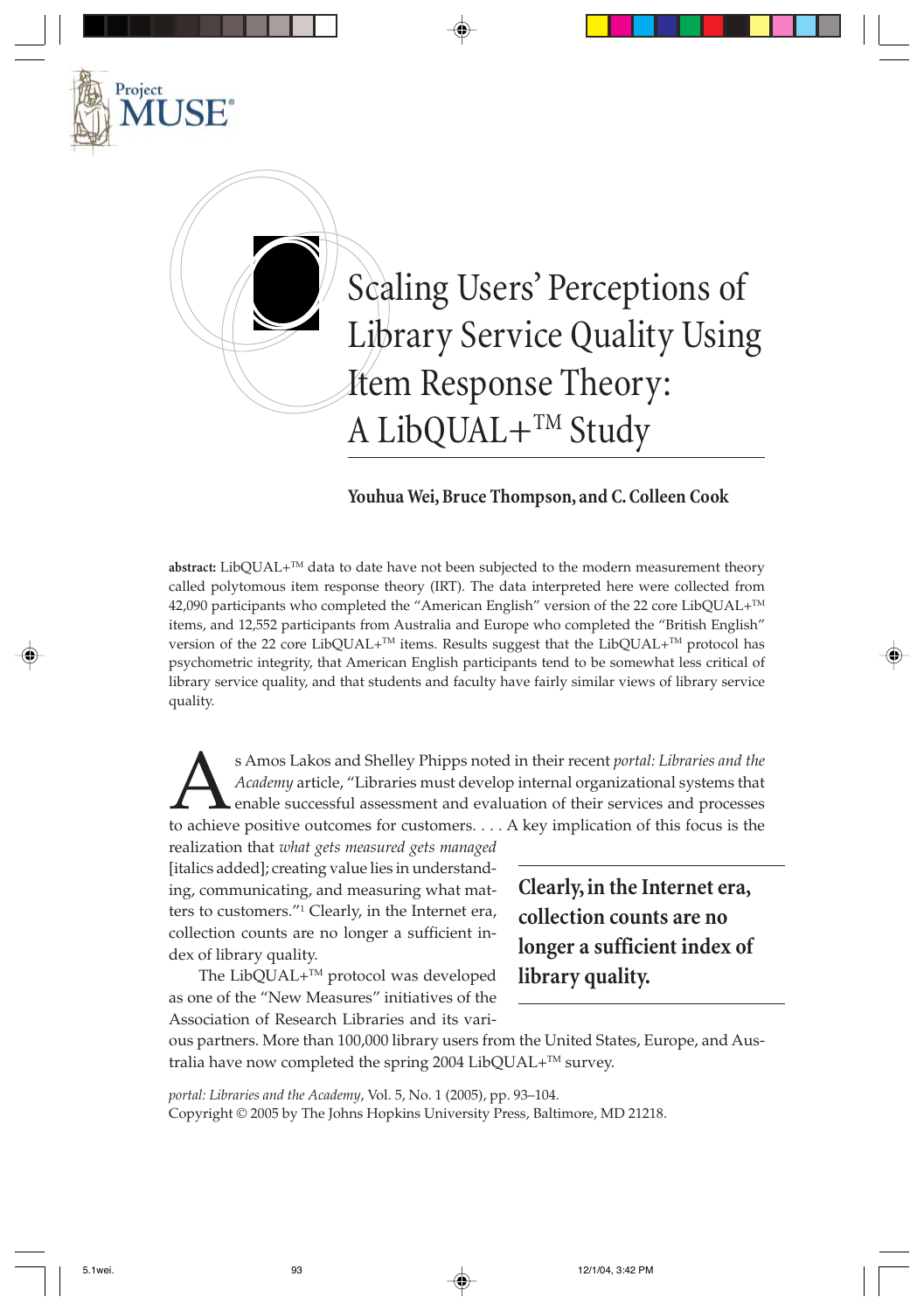The Web-administered survey consists, in part, of 22 core items measuring three dimensions of library service: affect of service, library as place, and information control. Additionally, participants have the option of providing open-ended remarks in a comments box, and historically roughly 40 percent of users do so. Thus, today researchers refer to LibQUAL+ $^{TM}$  as "22 items plus a box."

Designed to measure user satisfaction with library service quality, the LibQUAL $+^{TM}$ program is now in its fifth year of operation. Over the past five years,  $LibQUAL+^{TM}$  has been tested in every state but two, as well as in Canada, Australia, Egypt, England, France, Ireland, Scotland, Sweden, the Netherlands, and the United Arab Emirates. Data have been collected from over 300,000 users. The current survey instrument is available in eight language variations.

The growing  $LibQUAL+^{TM}$  community of participants and its robust dataset provide rich resources for analyzing and improving library services. LibQUAL+<sup>™</sup> results have been widely published in the scholarly journals dealing with librarianship (e.g., *College and Research Libraries*, *IFLA Journal*, *Journal of Library Administration*, *Library Administration & Management*, *Library Quarterly*, *Library Trends*, *Performance Measurement and Metrics*, and *portal: Libraries and the Academy*).2

Various quantitative methods have been brought to bear on  $LibQUAL+^{TM}$  data to confirm that scores have reasonable psychometric integrity. As explained by Bruce Thompson, it is essential to determine (a) whether the scores measure something (versus being random), which is the question of score *reliability*, and (b) whether the extent to which the scores measure something, this something is the correct something, which is the question of score *validity*.<sup>3</sup> An impressive array of LibQUAL+™ reliability and validity results have been published.<sup>4</sup>

But extremely complex and sophisticated statistical methods have also been used to adduce evidence regarding the psychometric integrity of  $LibQUAL+^{TM}$  scores. Among these methods have been reliability generalization and taxonometric analyses.<sup>5</sup>

However, LibQUAL+<sup>™</sup> data to date have not been subjected to the modern measurement theory called polytomous item response theory (IRT). IRT methods are extremely complicated but have been explained in accessible ways by several authors.<sup>6</sup> As explained in more detail elsewhere, among other purposes IRT analyses seek to quantify the degree to which various items function well across a range of respondents with different views (called item discrimination) and which items yield the most information for respondents holding a given view of libraries (e.g., highly unfavorable, moderately favorable) along the continuum of possible ratings of library service quality (called location).

IRT methods were employed here to address the second of our two research questions:

- 1. Do perceptions of library service quality differ across user groups or across the libraries that completed the "American English" versus the "British English" versions of LibQUAL+™?
- 2. Across the "American English" versus the "British English" version of LibQUAL $+^{TM}$ , how do the 22 core quantitative items scale as measures of perceived library service quality?

IRT was particularly relevant to investigating the second question, because theoretically the methods yield the same discrimination and location statistics across different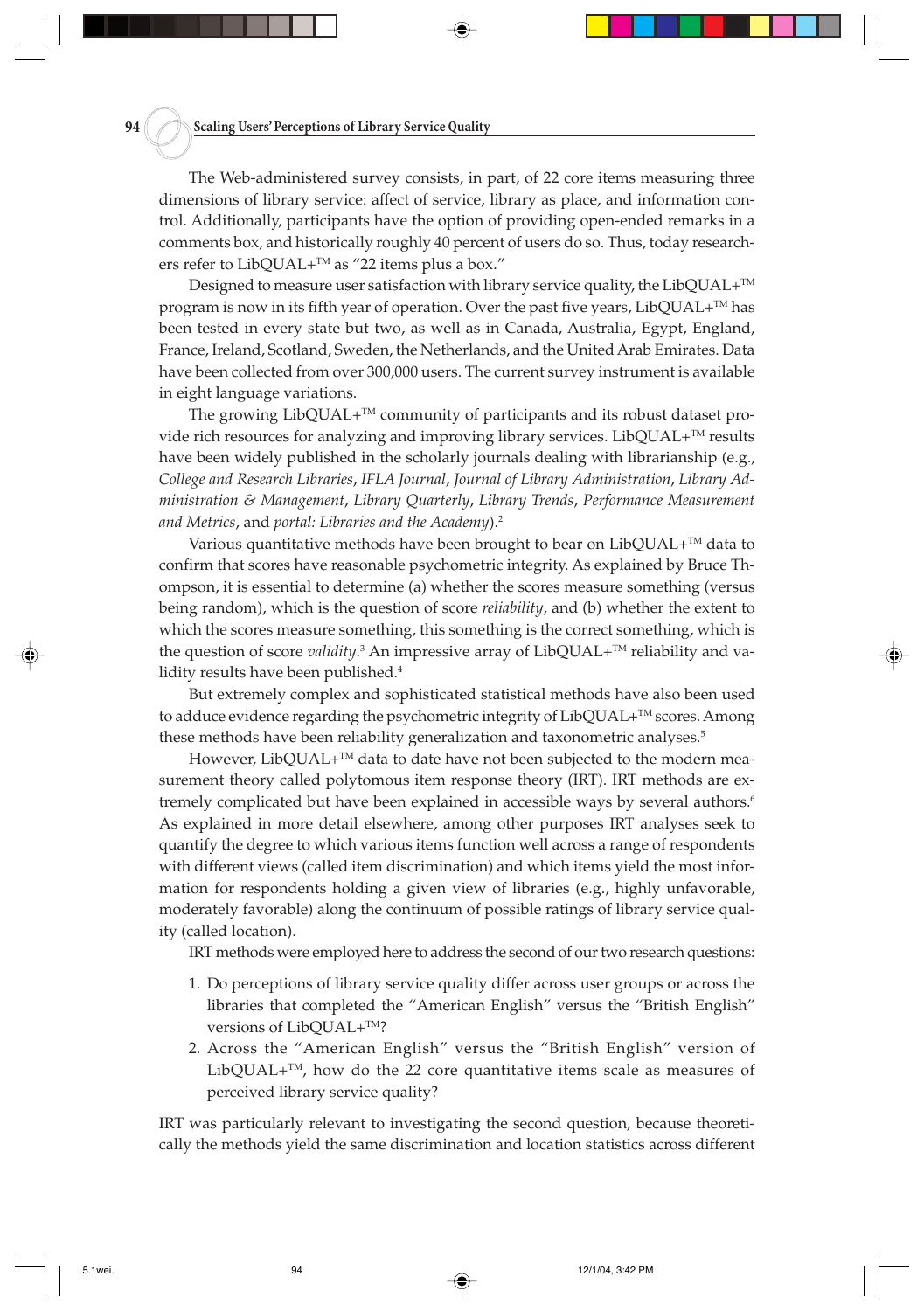groups of respondents (i.e., these IRT statistics are theoretically "person free"). If the statistics varied dramatically across user groups (e.g., American versus English), such variations would suggest measurement problems with the protocol. Only IRT analyses have these theoretical features.

#### **Participants**

The data interpreted here were collected during spring 2004 from undergraduate and graduate students and faculty. Data were collected via the Web from 42,090 participants who completed the original "American English" version of the 22 core  $LibQUAL+<sup>TM</sup>$  items. There were more females (59.0 percent) than males in the sample. These 42,090 participants came from 156 institutions.

Data were also collected from 12,552 participants who completed the "British English" version of the 22 core LibQUAL+<sup>™</sup> items. Thirteen of the 22 items had the same wording across these two language versions. Library staff at participating institutions suggested wording changes for the remaining nine items. There were more females (59.9 percent) than males in the sample. These 12,552 participants came from 18 institutions in Australia and Europe who elected to use this version of the measure, rather than one of the other language translations (e.g., Dutch, Swedish, Continental French) not considered here.

The gender breakdowns describe the makeup of our sample for comparative purposes when new data are collected and also suggest that these two samples were relatively comparable regarding gender representation. Table 1 presents the numbers of students and faculty in the three role groups across the two samples.

### **Results**

#### **Research Question #1**

Table 2 presents the mean perception ratings across the three role groups (i.e., undergraduate students, graduate students, and faculty) and the two language groups (i.e., American English and British English). On the LibQUAL $+^{TM}$  protocol, 1 is the lowest possible rating, and 9 is the highest possible rating. The tabled entries are sorted from highest mean American English rating (i.e., "employees are consistently courteous") to lowest rating (i.e., "employees instill confidence in users").

Table 2 also presents the standard deviations (SDs) of the mean ratings of the three role groups. If the three means were identical, this SD would be zero. For example, in both language samples the three role groups had virtually the same ratings on the item, "easy access tools that allow me to find things on my own." The SD gets larger as the means increasingly diverge.

#### **Research Question #2**

The polytomous IRT analyses were conducted using the PARSCALE 4 software.7 Table 3 presents the IRT coefficients for the 22 core LibQUAL+TM items for the American English (n<sub>1</sub> = 42,090) sample. Table 4 presents the IRT coefficients for the British English (n<sub>2</sub> = 12,552) sample.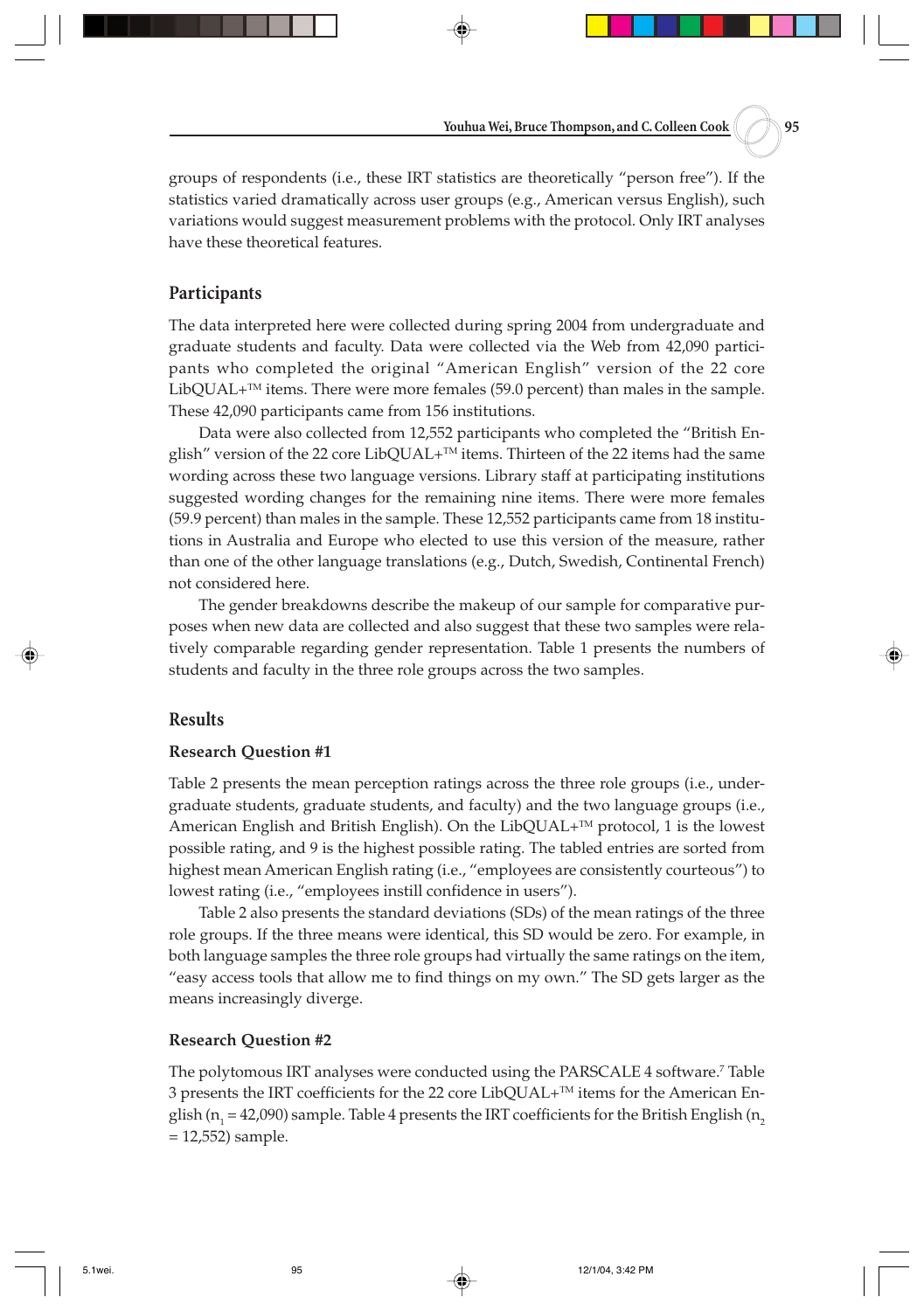## Table 1 Participant Breakdown by Role Groups

|                  | American Eng. |               | <b>British Eng.</b> |      |  |
|------------------|---------------|---------------|---------------------|------|--|
| Role Group       | n             | $\frac{0}{0}$ | $\boldsymbol{n}$    | $\%$ |  |
| Undergraduate    | 24,408        | 58.0          | 8,668               | 69.1 |  |
| Graduate Student | 10,727        | 25.5          | 2,793               | 22.3 |  |
| Faculty          | 6,955         | 16.5          | 1,091               | 8.7  |  |
| Total            | 42,090        |               | 12,552              |      |  |
|                  |               |               |                     |      |  |

IRT coefficients are always presented as logarithmic values called "logits." These coefficients are especially useful in statistical analyses, because in theory they best generalize to new samples.

One coefficient is called "location." Location measures where an item is scaled regarding overall perceptions of library service quality. Larger values indicate items on which persons who have higher overall perception scores are more likely to rate a given item higher (i.e., more favorably).

The second coefficient is called "discrimination." This measures the extent to which an item does well at measuring opinions across a range of persons holding different attitudes about library service quality.

### **Discussion**

Our two research questions had different purposes. The first question had the purpose of exploring differences in perceptions of North American versus other library users and across student and faculty user groups in order to isolate items that users tend to have similar opinions on or diverge in their perceptions. The focus of the second re-

**First, it is striking that across the three respondent groups the American English ratings were higher than the British English ratings on all 22 LibQUAL+TM core items.**

search question was not descriptive but, instead, focused on the psychometric integrity of LibQUAL+TM.

#### **Research Question #1**

The study's first research question asked, "Do perceptions of library service

quality differ across user groups or across the libraries that completed the 'American English' versus the 'British English' versions of LibQUAL+<sup>TM</sup>?" The results presented in table 2 suggest a number of conclusions.

First, it is striking that across the three respondent groups the American English ratings were higher than the British English ratings on all 22 LibQUAL $+^{TM}$  core items.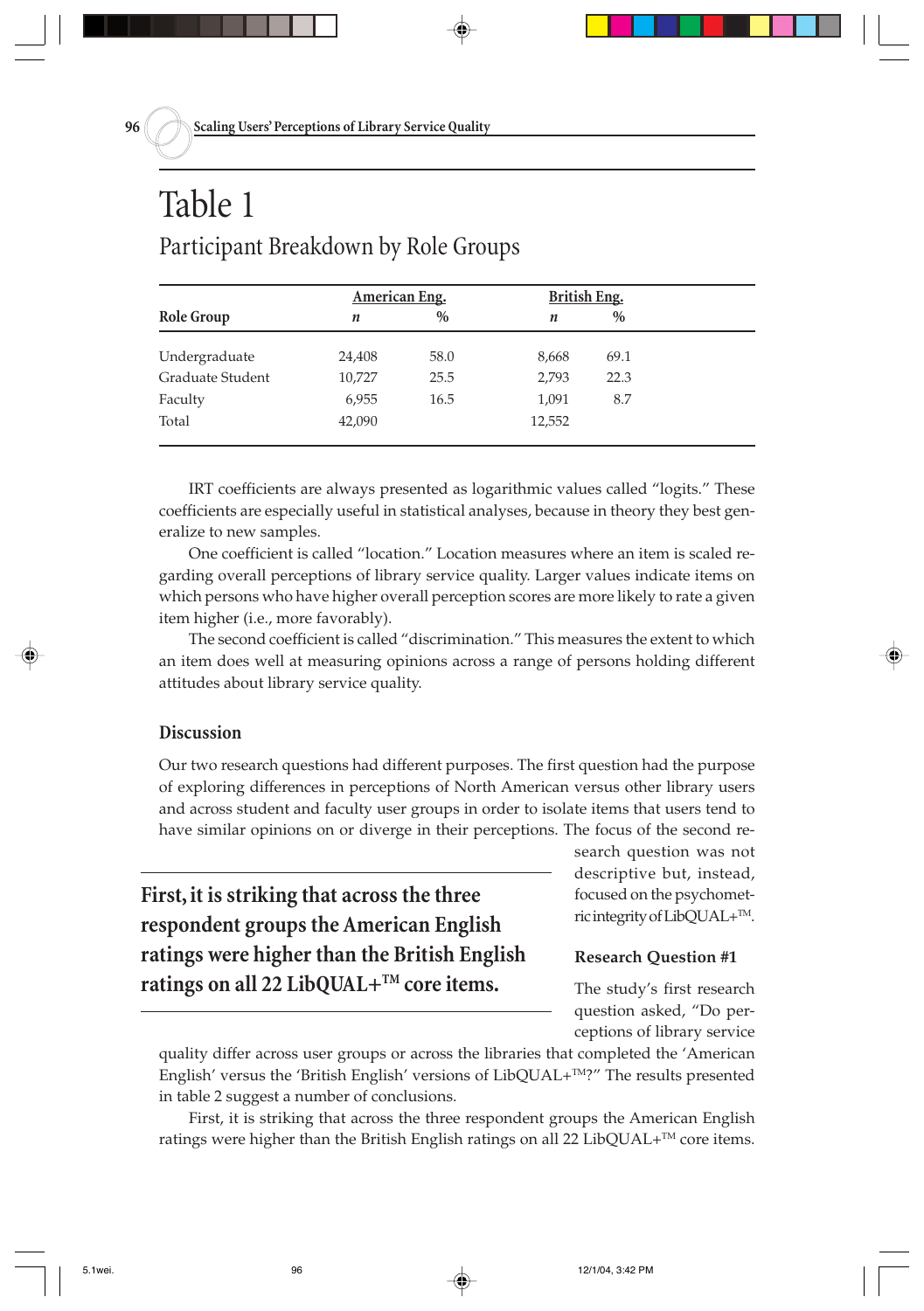Table 2 Samples Means (and Standard Deviations) of Service Quality Perceptions Across Role Groups and Language

|                        |                                                           |            | Role Group |            |            |      |                 | Group<br>Inter |
|------------------------|-----------------------------------------------------------|------------|------------|------------|------------|------|-----------------|----------------|
| Item Item Content Core |                                                           | Undergrad. | Grad Stud. | Faculty    | Total      | Rank | SD <sub>1</sub> |                |
|                        | AS06 Employees are consistently courteous                 | 7.12(1.75) | 7.30(1.66) | 7.67(1.50) | 7.26(1.68) |      |                 | 0.23           |
|                        | Library staff who are consistently courteous              | 6.65(1.81) | 6.87(1.78) | 7.39(1.56) | 6.77(1.78) |      | 4               | 0.31           |
|                        | IC14 Modern equipment lets me easily access needed info.  | 7.27(1.56) | 7.21(1.52) | 7.15(1.49) | 7.24(1.54) | ี    |                 | 0.05           |
|                        |                                                           | 6.70(1.59) | 6.68(1.61) | 6.72(1.45) | 6.69(1.59) |      | LO,             | 0.02           |
|                        | AS18 Willingness to help users                            | 7.13(1.63) | 7.26(1.55) | 7.54(1.50) | 7.23(1.59) |      |                 | 0.17           |
|                        |                                                           | 6.62(1.61) | 6.77(1.66) | 7.06(1.57) | 6.69(1.62) |      |                 | 0.18           |
|                        | AS09 Readiness to respond to users' questions             | 7.10(1.62) | 7.27(1.54) | 7.55(1.50) | 7.22(1.58) |      |                 | 0.18           |
|                        | Readiness to respond to users' enquiries                  | 6.73(1.61) | 6.80(1.68) | 7.21(1.53) | 6.79(1.62) |      |                 | 0.21           |
|                        | to answer user questions<br>AS11 Employees have knowledge | 7.14(1.62) | 7.15(1.59) | 7.35(1.56) | 7.18(1.60) |      |                 | 0.09           |
|                        | Staff have knowledge to answer user questions             | 6.87(1.57) | 6.88(1.58) | 7.03(1.61) | 6.88(1.58) |      |                 | 0.07           |
|                        | IC19 Making info easily access for independent use        | 7.13(1.52) | 7.16(1.47) | 7.19(1.47) | 7.15(1.50) |      |                 | 0.02           |
|                        |                                                           | 6.62(1.51) | 6.70(1.54) | 6.86(1.40) | 6.66(1.51) |      |                 | 0.10           |
|                        | IC05 Library Web site enabling locate info. on my own     | 7.12(1.67) | 7.14(1.60) | 7.07(1.63) | 7.12(1.65) |      |                 | 0.03           |
|                        |                                                           | 6.77(1.67) | 6.83(1.64) | 6.99(1.54) | 6.80(1.65) |      |                 | 0.09           |
|                        | AS13 Employees deal with users in a caring fashion        | 7.05(1.64) | 7.08(1.61) | 7.36(1.55) | 7.11(1.62) | œ    |                 | 0.14           |
|                        | Staff who deal with users in a caring fashion             | 6.41(1.69) | 6.58(1.70) | 6.82(1.61) | 6.48(1.69) |      | $\overline{12}$ | 0.17           |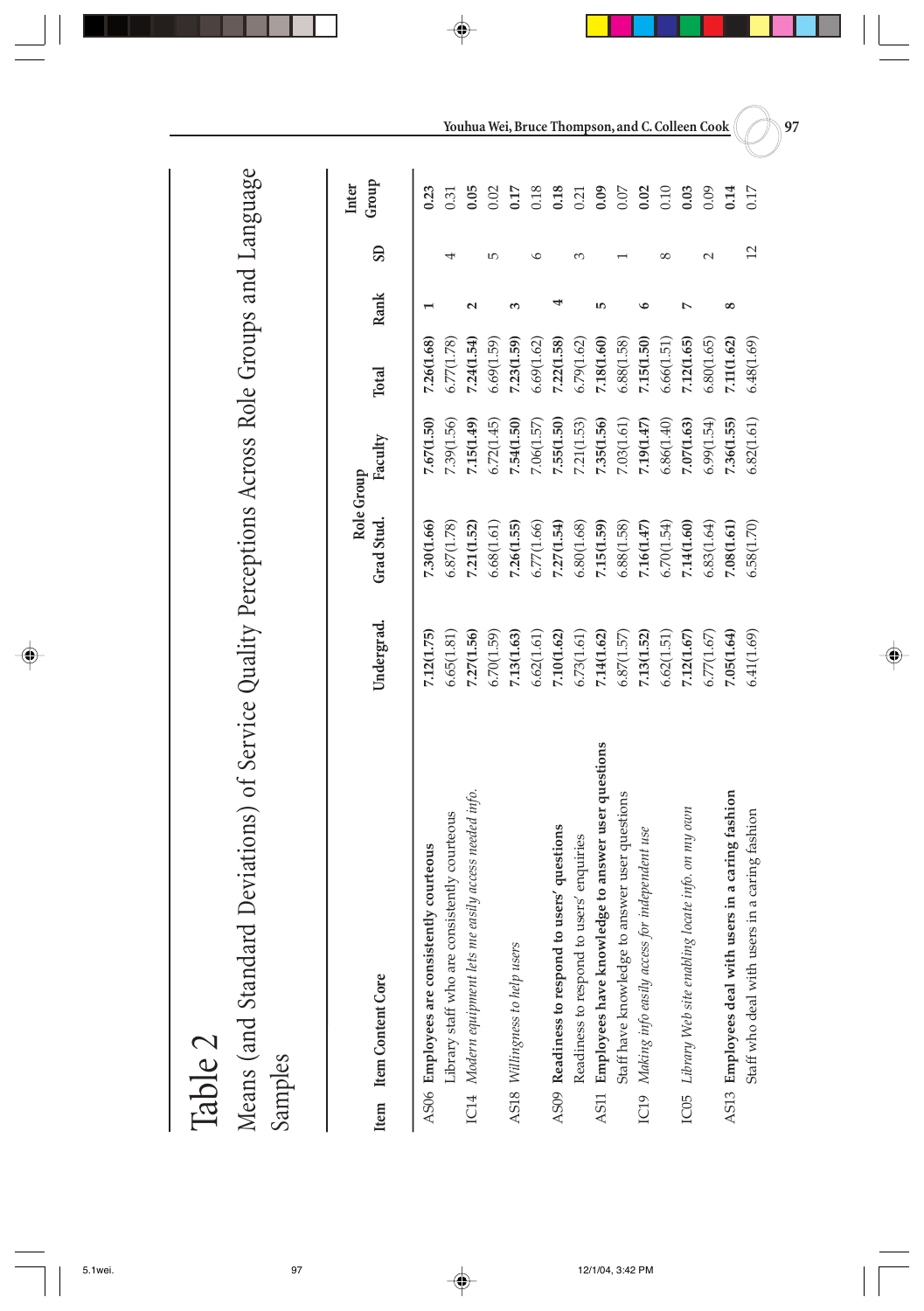| п       |  |
|---------|--|
|         |  |
| I<br>i. |  |

|      |                                                        |            | Role Group |            |              |                 |                 | Inter |
|------|--------------------------------------------------------|------------|------------|------------|--------------|-----------------|-----------------|-------|
|      | Item Item Content Core                                 | Undergrad. | Grad Stud. | Faculty    | <b>Total</b> | Rank            | <b>GS</b>       | Group |
|      | IC16 Easy access tools allow find things on my own     | 7.05(1.57) | 7.09(1.49) | 7.06(1.50) | 7.06(1.54)   | ᡋ               |                 | 0.02  |
|      |                                                        | 6.65(1.55) | 6.70(1.56) | 6.79(1.46) | 6.67(1.54)   |                 |                 | 0.06  |
|      | AS15 Employees understand the needs of their users     | 7.01(1.61) | 7.04(1.58) | 7.19(1.61) | 7.04(1.60)   | $\overline{10}$ |                 | 0.08  |
|      | Staff who understand the needs of their users          | 6.54(1.59) | 6.60(1.66) | 6.93(1.64) | 6.59(1.61)   |                 | σ               | 0.17  |
|      | IC10 The electronic information resources I need       | 7.03(1.55) | 7.00(1.55) | 7.01(1.59) | 7.02(1.56)   | $\mathbf{H}$    |                 | 0.02  |
|      |                                                        | 6.43(1.55) | 6.54(1.60) | 6.80(1.47) | 6.49(1.55)   |                 |                 | 0.15  |
|      | AS22 Dependability handling users' service problems    | 6.95(1.64) | 7.01(1.61) | 7.23(1.57) | 7.01(1.62)   | $\overline{c}$  |                 | 0.12  |
|      |                                                        | 6.49(1.56) | 6.55(1.63) | 6.86(1.57) | 6.54(1.58)   |                 | $\Box$          | 0.16  |
|      | LP12 A comfortable and inviting location               | 7.11(1.74) | 6.77(1.84) | 6.78(1.84) | 6.97(1.78)   | 13              |                 | 0.16  |
|      |                                                        | 6.16(1.87) | 6.10(1.85) | 5.75(1.83) | 6.11(1.83)   |                 | $\frac{8}{2}$   | 0.18  |
|      | ICO2 Making elec. resources access home or office      | 6.90(1.81) | 6.96(1.79) | 7.97(1.79) | 6.92(1.82)   | 14              |                 | 0.49  |
|      |                                                        | 6.34(1.89) | 6.55(1.85) | 6.71(1.74) | 6.42(1.87)   |                 | $\overline{13}$ | 0.15  |
|      | $L$ P17 A getaway for study, learning, or research     | 7.03(1.70) | 6.71(1.74) | 6.53(1.82) | 6.86(1.73)   | $\overline{15}$ |                 | 0.21  |
|      | A haven for study, learning, or research               | 6.14(1.71) | 5.96(1.80) | 5.56(1.86) | 6.05(1.74)   |                 | $\overline{19}$ | 0.24  |
|      | IC20 Print and/or elec. journal coll. require for work | 6.94(1.70) | 6.83(1.73) | 6.59(1.83) | 6.85(1.73)   | $\overline{16}$ |                 | 0.14  |
|      |                                                        | 6.30(1.73) | 6.32(1.81) | 6.43(1.70) | 6.32(1.74)   |                 | 14              | 0.06  |
|      | LP08 Quiet space for individual activities             | 6.95(1.83) | 6.67(1.87) | 6.58(1.84) | 6.82(1.84)   | 17              |                 | 0.16  |
|      | Quiet space for individual work                        | 6.25(1.93) | 5.89(2.00) | 5.57(1.90) | 6.11(1.94)   |                 | $\overline{17}$ | 0.28  |
| ICO7 | The printed library materials I need for work          | 6.85(1.69) | 6.74(1.68) | 6.51(1.81) | 6.77(1.71)   | $\frac{8}{2}$   |                 | 0.14  |
|      |                                                        | 6.14(1.67) | 6.15(1.75) | 6.29(1.67) | 6.16(1.69)   |                 | $\frac{6}{2}$   | 0.07  |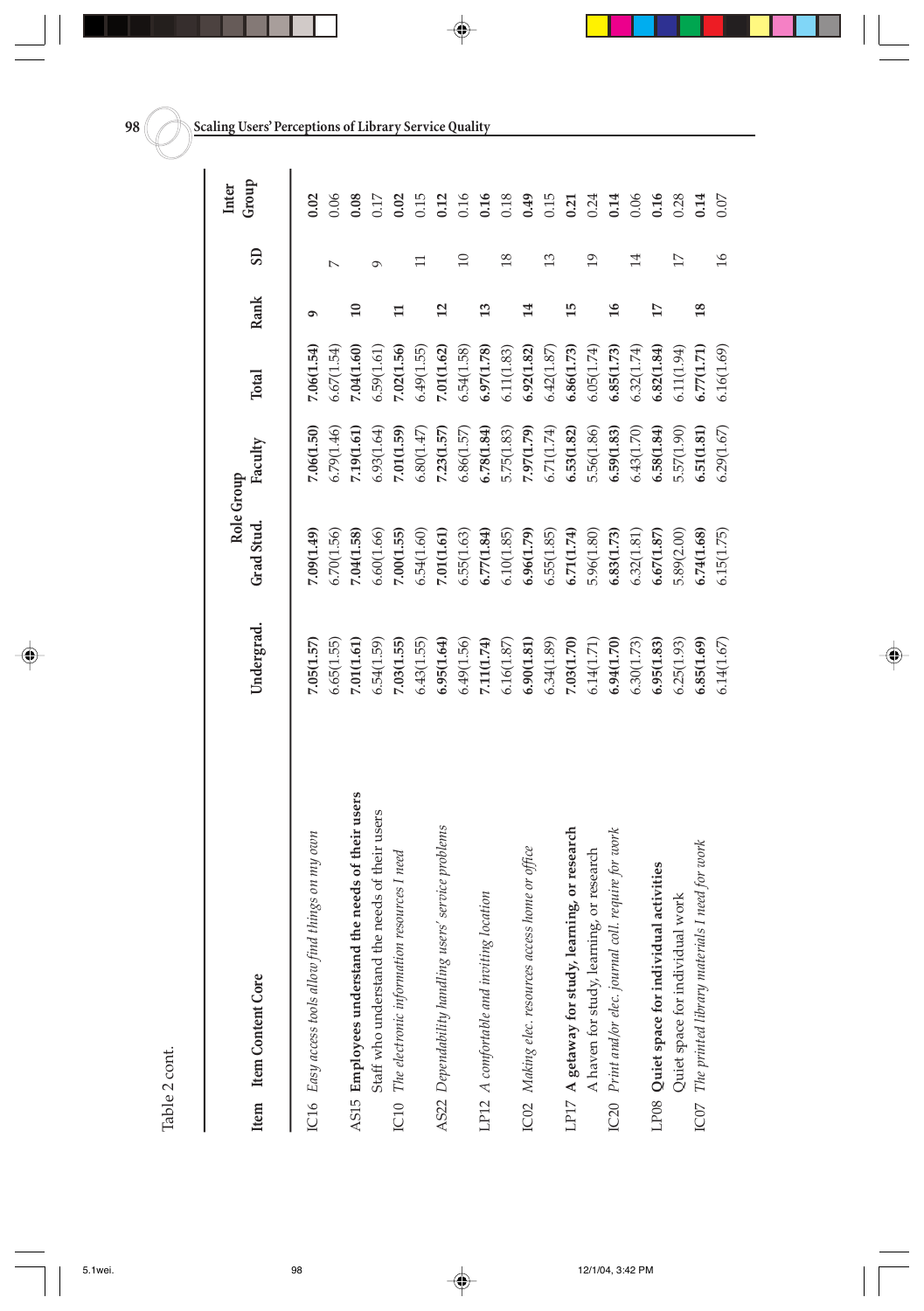| LP03 Library space that inspires study and learning       | .78(1.85)                                                                                                             |                                                                   | 6.39(1.93)                                           | 6.61(1.89)                    | $\overline{19}$ |                 |                                                            |
|-----------------------------------------------------------|-----------------------------------------------------------------------------------------------------------------------|-------------------------------------------------------------------|------------------------------------------------------|-------------------------------|-----------------|-----------------|------------------------------------------------------------|
|                                                           |                                                                                                                       |                                                                   |                                                      |                               |                 | $\overline{21}$ |                                                            |
| $LP21$ Community space for group learning and group study |                                                                                                                       |                                                                   |                                                      | $5.78(1.87)$<br>6.57(1.85)    | $\overline{20}$ |                 |                                                            |
| Space for group learning and group study                  | $\begin{array}{c} 5.85 (1.86) \\ 6.77 (1.84) \\ 5.53 (2.12) \\ 6.37 (1.86) \\ 5.66 (1.78) \\ 5.66 (1.72) \end{array}$ | 5.38(1.92)<br>5.68(1.92)<br>5.43(1.84)<br>5.4(1.75)<br>6.65(1.79) | 5.55(1.85)<br>6.07(1.89)<br>4.76(2.07)<br>7.11(1.65) |                               |                 | $\overline{2}$  | $\begin{array}{c} 2.9 \\ 0.2 \\ 0.3 \\ 0.3 \\ \end{array}$ |
| AS04 Giving users individual attention                    |                                                                                                                       |                                                                   |                                                      | $5.44(2.11)$<br>6.56 $(1.80)$ | 21              |                 |                                                            |
|                                                           |                                                                                                                       |                                                                   | 5.39(1.71)<br>5.96(1.66)                             | 5.80(1.78)                    |                 | $\overline{20}$ |                                                            |
| AS01 Employees instill confidence in users                |                                                                                                                       |                                                                   |                                                      | 6.50(1.71)                    | 22              |                 | 0.25                                                       |
| Library staff who instill confidence in users             | .04(1.63)                                                                                                             | 5.31(1.63)                                                        | .74(1.58)                                            | 6.16(1.62)                    |                 | 15              | 0.29                                                       |
|                                                           |                                                                                                                       |                                                                   |                                                      |                               |                 |                 |                                                            |

Note. Items presented in *italics* were worded identically for both the "American English" and the "British English" survey versions. Results presented in bold were for the American English sample. The last two digits of the Item code present the sequencing of the 22 LibQUAL+<sup>nM</sup> items within the survey. The first Note. Items presented in *italics* were worded identically for both the "American English" and the "British English" survey versions. Results presented in **bold** were for the American English sample. The last two digits of the Item code present the sequencing of the 22 LibQUAL+TM items within the survey. The first two characters of the Item code indicate which scale a given item measures (i.e., "AS" = Affect of Service; "IC" = Information Control; "LP" = Library as Place). two characters of the Item code indicate which scale a given item measures (i.e., "AS" = Affect of Service; "IC" = Information Control; "LP" = Library as Place). Standard Deviations for a given group means are presented in parentheses. Standard Deviations for a given group means are presented in parentheses.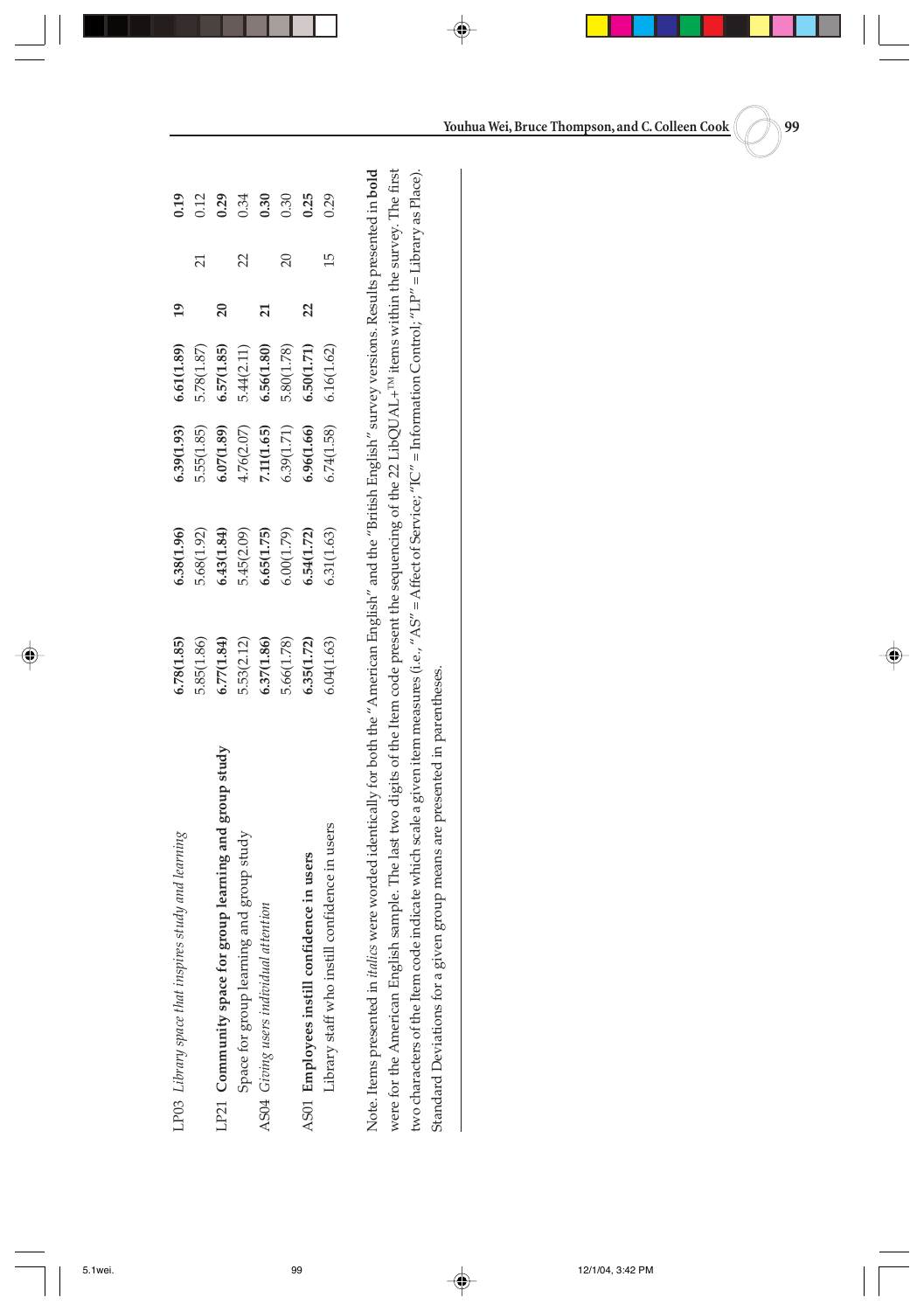## Table 3 IRT Coefficients for the **American English** ( $n_1 = 42,090$ ) Sample

|                  |                                                     | Coefficient    |          |
|------------------|-----------------------------------------------------|----------------|----------|
| Item             | <b>Item Content Core</b>                            | Discrimination | Location |
|                  |                                                     |                |          |
| AS06             | Employees are consistently courteous                | 1.197          | $-1.515$ |
| IC <sub>14</sub> | Modern equipment lets me easily access needed info. | 1.377          | $-1.452$ |
| AS <sub>09</sub> | Readiness to respond to users' questions            | 1.495          | $-1.443$ |
| AS18             | Willingness to help users                           | 1.594          | $-1.440$ |
| AS11             | Employees have knowledge to answer user questions   | 1.501          | $-1.408$ |
| IC <sub>05</sub> | Library Web site enabling locate info. on my own    | 1.143          | $-1.386$ |
| IC19             | Making info easily access for independent use       | 1.673          | $-1.361$ |
| AS <sub>13</sub> | Employees deal with users in a caring fashion       | 1.548          | $-1.354$ |
| IC <sub>16</sub> | Easy access tools allow find things on my own       | 1.524          | $-1.302$ |
| LP12             | A comfortable and inviting location                 | 1.067          | $-1.298$ |
| AS <sub>15</sub> | Employees understand the needs of their users       | 1.688          | $-1.291$ |
| IC <sub>02</sub> | Making elec. resources access home or office        | 0.963          | $-1.284$ |
| AS22             | Dependability handling users' service problems      | 1.515          | $-1.276$ |
| IC10             | The electronic information resources I need         | 1.408          | $-1.276$ |
| LP17             | A getaway for study, learning, or research          | 1.223          | $-1.208$ |
| IC20             | Print and/or elec. journal coll. require for work   | 1.188          | $-1.188$ |
| LP08             | Quiet space for individual activities               | 0.987          | $-1.184$ |
| IC07             | The printed library materials I need for work       | 1.215          | $-1.121$ |
| LP03             | Library space that inspires study and learning      | 0.984          | $-1.081$ |
| LP21             | Community space for group learning and group study  | 1.016          | $-1.014$ |
| AS <sub>04</sub> | Giving users individual attention                   | 1.189          | $-0.978$ |
| AS01             | Employees instill confidence in users               | 1.259          | $-0.899$ |

Note. Items presented in *italics* were worded identically for both the "American English" and the "British English" survey versions. The last two digits of the Item code present the sequencing of the 22 LibQUAL+TM items within the survey. The first two characters of the Item code indicate which scale a given item measures (i.e., "AS" = Affect of Service; "IC" = Information Control; " $LP"$  = Library as Place).

The basis for this result is not entirely clear. The result might occur if libraries in the British English sample had fewer resources or if users in these libraries were more demanding.

However, the results for item 2, an information control item, may shed some light on this issue. The greatest difference (intergroup  $SD = 0.42$ ) in the mean ratings across the three role groups occurred in the American English sample for the item, "making electronic resources accessible from home or office." The ratings in this sample were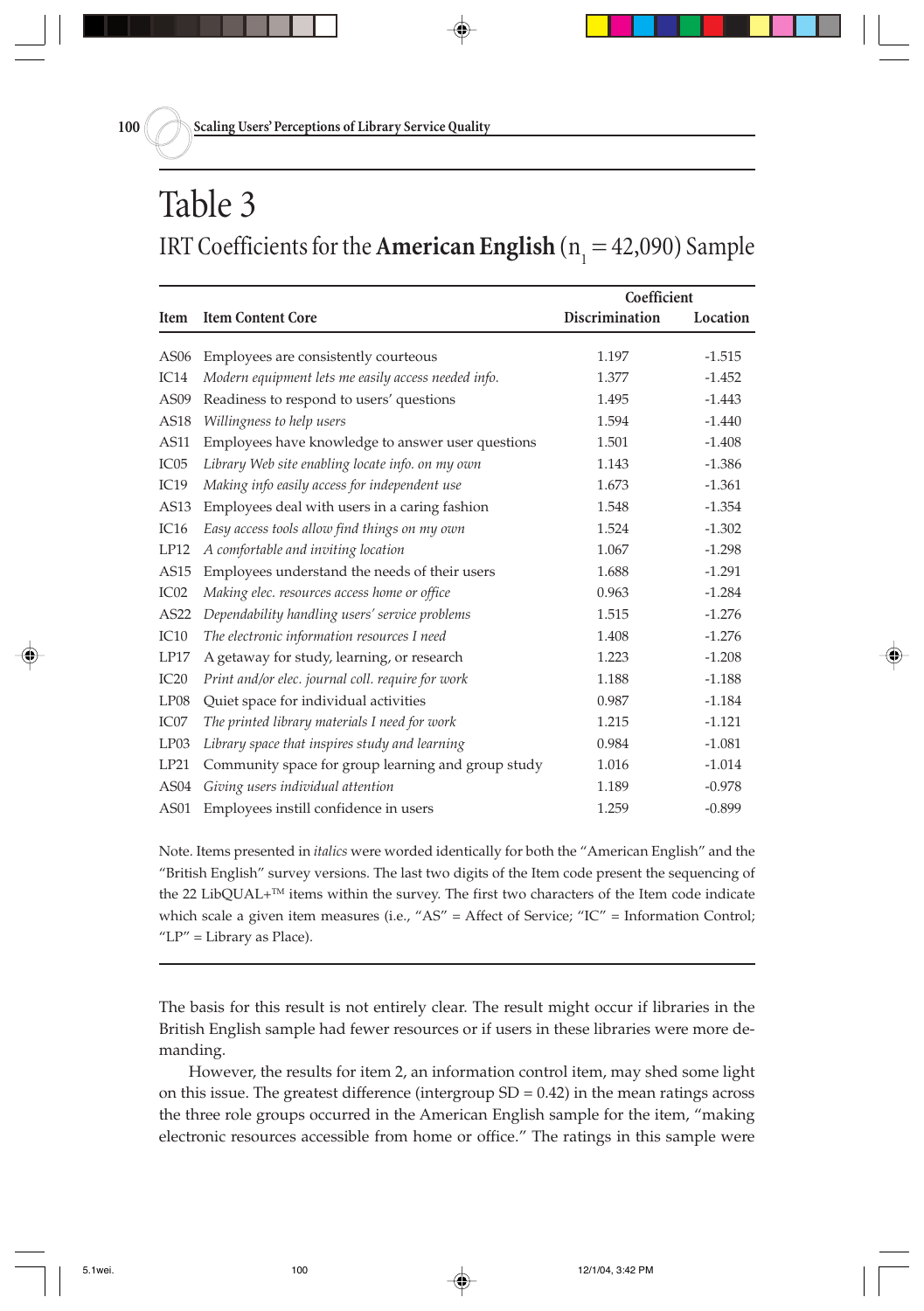# Table 4 IRT Coefficients for the **British English** ( $n_2 = 12,552$ ) Sample

|                  |                                                     | Coefficient           |          |
|------------------|-----------------------------------------------------|-----------------------|----------|
| Item             | <b>Item Content Core</b>                            | <b>Discrimination</b> | Location |
| AS11             |                                                     | 1.181                 | $-1.408$ |
|                  | Staff have knowledge to answer user questions       |                       |          |
| IC05             | Library Web site enabling locate info. on my own    | 0.918                 | $-1.369$ |
| AS06             | Library staff who are consistently courteous        | 0.925                 | $-1.360$ |
| AS09             | Readiness to respond to users' enquiries            | 1.166                 | $-1.324$ |
| IC14             | Modern equipment lets me easily access needed info. | 1.139                 | $-1.240$ |
| AS18             | Willingness to help users                           | 1.302                 | $-1.235$ |
| IC16             | Easy access tools allow find things on my own       | 1.213                 | $-1.210$ |
| IC19             | Making info easily access for independent use       | 1.372                 | $-1.188$ |
| <b>AS15</b>      | Staff who understand the needs of their users       | 1.307                 | $-1.141$ |
| AS22             | Dependability handling users' service problems      | 1.261                 | $-1.098$ |
| IC <sub>02</sub> | Making elec. resources access home or office        | 0.759                 | $-1.077$ |
| AS13             | Staff who deal with users in a caring fashion       | 1.198                 | $-1.063$ |
| IC10             | The electronic information resources I need         | 1.150                 | $-1.057$ |
| IC20             | Print and/or elec. journal coll. require for work   | 1.001                 | $-0.950$ |
| LP08             | Quiet space for individual work                     | 0.780                 | $-0.830$ |
| IC07             | The printed library materials I need for work       | 1.049                 | $-0.809$ |
| LP12             | A comfortable and inviting location                 | 0.947                 | $-0.790$ |
| <b>AS01</b>      | Library staff who instill confidence in users       | 1.093                 | $-0.788$ |
| LP17             | A haven for study, learning, or research            | 1.078                 | $-0.740$ |
| LP03             | Library space that inspires study and learning      | 0.867                 | $-0.527$ |
| AS <sub>04</sub> | Giving users individual attention                   | 0.996                 | $-0.524$ |
| LP21             | Space for group learning and group study            | 0.727                 | $-0.314$ |

Note. Items presented in *italics* were worded identically for both the "American English" and the "British English" survey versions. The last two digits of the Item code present the sequencing of the 22 LibQUAL+™ items within the survey. The first two characters of the Item code indicate which scale a given item measures (i.e., "AS" = Affect of Service; "IC" = Information Control; " $LP"$  = Library as Place).

considerably higher in the faculty (M $_{\rm F}$  = 7.97) than in the undergraduate and graduate student groups ( $M_{U} = 6.90$ ;  $M_{G} = 6.96$ ).

The ratings in the British English sample were both lower and more homogenous than the ratings in the two student groups ( $M_{\text{U}} = 6.34$ ;  $M_{\text{G}} = 6.55$ ;  $M_{\text{F}} = 6.71$ ). These patterns would make sense if (a) American libraries do have more resources, and (b) American faculty are more aware than students about the availability of on-line services that these greater resources have produced.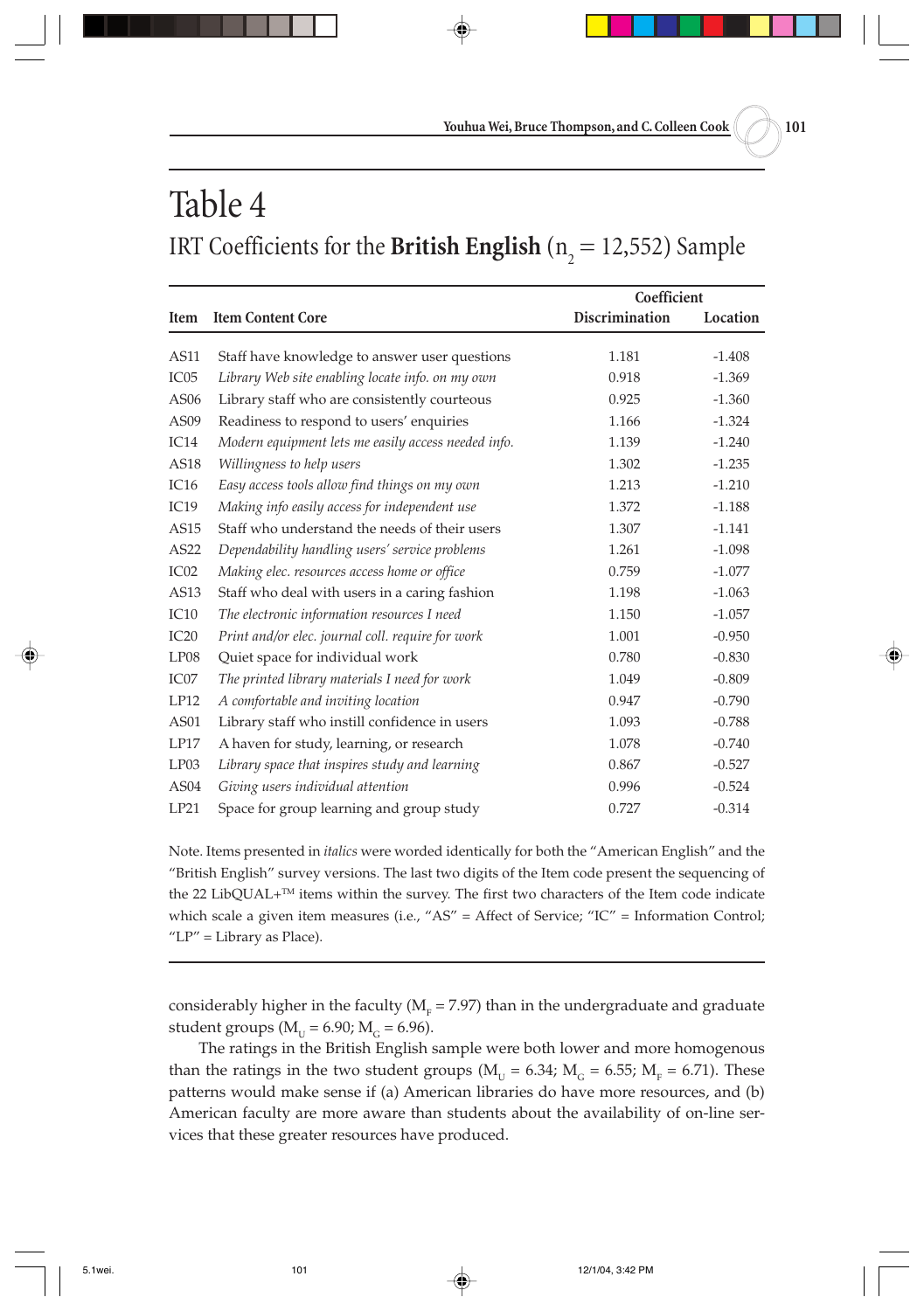Second, the rank order of the 22 item means was reasonably similar across the two language samples, as reported in table 2. Thus, although the British English participants were somewhat more critical in their views, participants in both samples tended to agree about what was perceived as going better or worse within their libraries.

#### **Research Question #2**

The study's second research question asked, "Across the 'American English' versus the 'British English' version of LibQUAL+ $TM$ , how do the 22 core quantitative items scale as measures of perceived library service quality?" As reported in tables 3 and 4, the loca-

**LibQUAL+TM users need not be overly concerned that their results are some artifact of using means from a measurement model that is too simplistic.**

tion coefficients for the 22 core items indicate that the items scaled in roughly the same order as the means reported in table 2.

That is, even a sophisticated measurement theory, such as item response theory, does not yield scaling results that differ from a simple inspection of the means. Thus, using means to report and interpret LibQUAL+TM results appears

sensible. LibQUAL+<sup>™</sup> users need not be overly concerned that their results are some artifact of using means from a measurement model that is too simplistic.

The discrimination coefficients also present encouraging information regarding score quality. The coefficients were reasonably homogeneous, indicating that all 22 items do approximately as well at yielding scores across people with differing views of the service quality at their libraries.

#### **Some Final Thoughts**

In their recent *portal* article, Lakos and Phipps noted that library "assessment activities also require certain skills more aligned to marketing and business than to librarianship. Assessment has not been taught or appreciated by the profession."8 But the profession is changing.

The impact of the  $LibQUAL+^{TM}$  project has been considerable. And it is important that evidence of score integrity has regularly been presented by project workers. But ultimately the project's impact on creating a culture of assessment within libraries will occur—not as a function of the protocol itself, but as a by-product of the assessmentrelated modeling and training required by the project. These impacts will last beyond the lifetime of the protocol itself.

Administration of LibQUAL+<sup>™</sup> during the past five years has required that ARL and Texas A&M University staff conduct assessment-related training for hundreds of librarians both before and after administration of the survey. The weeklong, intensive, annual Service Quality Assessment Academy, to be offered for the fourth time in 2005, has also been an important venue for developing new skills sets for librarians.<sup>9</sup>

Equally important have been the initiatives of librarians working at various institutions to explore ways to translate LibQUAL+™ assessment data into action, described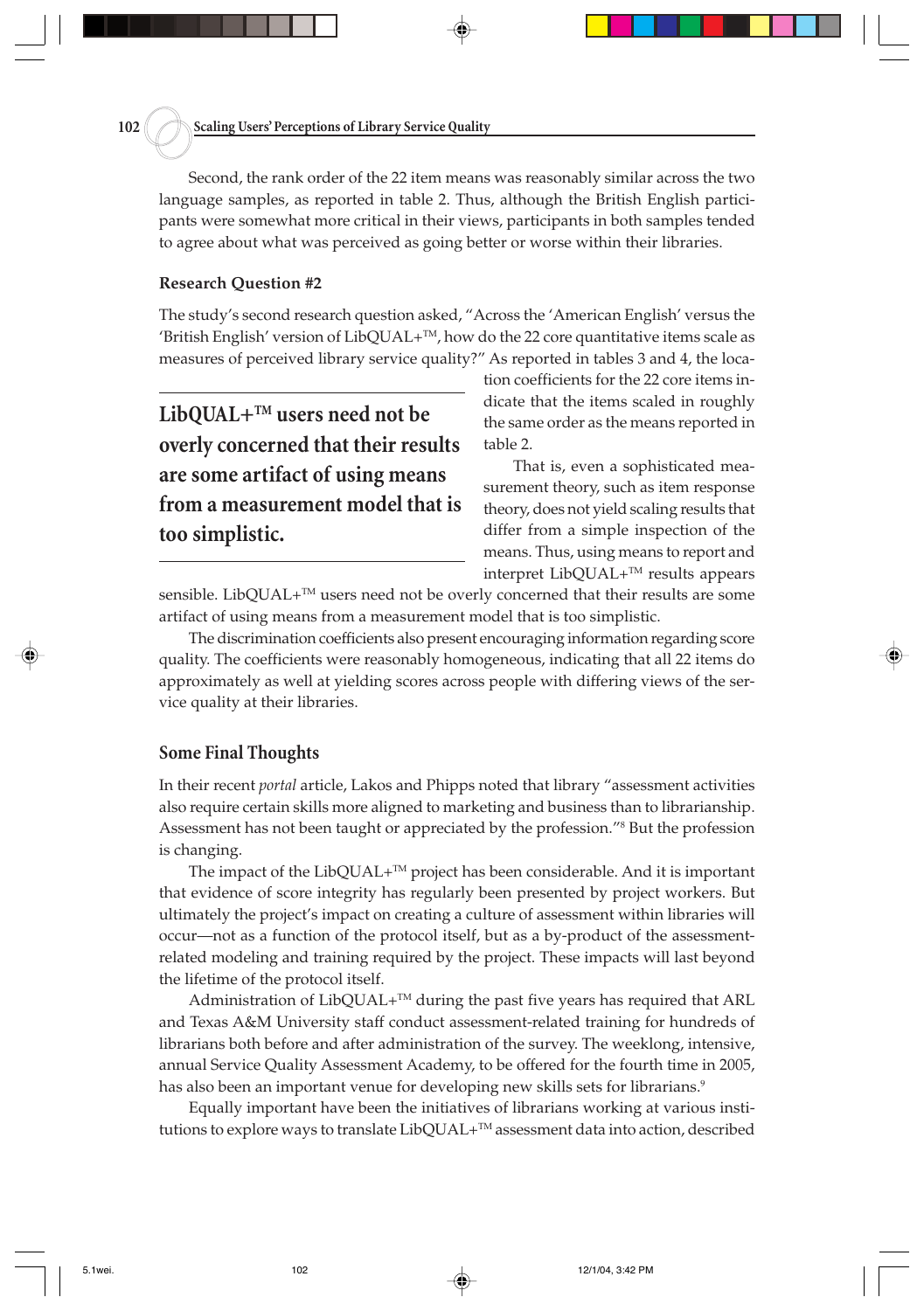by them in various articles.10 An especially exciting mechanism for executing this translation is the Summit, initially developed at Clemson University and used several times there and also used at the University of Texas.<sup>11</sup>

Assessment protocols, such as LibQUAL+<sup>™</sup>, sometimes raise more questions than they answer. Although roughly 40 percent of participants provide open-ended comments explaining their views and making policy recommendations, sometimes focus groups must be conducted to elaborate policy implications.

The Summit is essentially a large focus group, involving various user groups (undergraduate and graduate students and faculty) but also policy-makers, such as university presidents, provosts, and deans.12 So, the Summit protocol, in addition to *(a) communicating LibQUAL+TM results and fleshing out assessment data, is at once (b) also a vehicle to bring policy-makers together to formulate actions to address assessment data*. The cited ARL Web pages provide more details on the Summit strategy and describe consultation available to assist directors in executing this innovation.

*Youhua Wei is a doctoral candidate, University of Florida, Gainesville, FL; he may be contacted via e-mail at: wei2004@ufl.edu.*

*Bruce Thompson is professor of educational psychology and distinguished research scholar, Texas A & M University, College Station, TX and adjunct professor of family and community medicine, Baylor College of Medicine, Houston, TX; he may be contacted via e-mail at brucethompson@tamu.edu.*

*C. Colleen Cook is dean of libraries and holder of the Sterling C. Evans Chair, Texas A & M University, College Station, TX; she may be contacted via e-mail at: ccook@tamu.edu.*

#### **Notes**

- 1. Amos Lakos and Shelley Phipps, "Creating a Culture of Assessment: A Catalyst for Organizational Change," *portal: Libraries and the Academy* 4, 3 (July 2004): 346–8.
- 2. Colleen Cook, Fred Heath, and Bruce Thompson, "Users' Hierarchical Perspectives on Library Service Quality: A 'LibQUAL+<sup>TM</sup>' Study," College and Research Libraries 62, 2 (March 2001): 147–53; Colleen Cook, Fred Heath, Bruce Thompson, and Russell L. Thompson, "LibQUAL+TM: Service Quality Assessment in Research Libraries," *IFLA Journal* 27, 4 (2001): 264–8; Fred Heath, Martha Kyrillidou, and Consuella Askew, eds., "Libraries Act on Their LibQUAL+TM Findings: From Data to Action," special issue, *Journal of Library Administration* 40, 3/4 (Fall 2004); C. A. Snyder, "Measuring Library Service Quality with a Focus on the LibQUAL+TM Project: An Interview with Fred Heath," *Library Administration & Management* 16 (Winter 2002): 4–7; Bruce Thompson, Colleen Cook, and Fred Heath, "Two Short Forms of the LibQUAL+TM Survey Assessing Users' Perceptions of Library Service Quality," *Library Quarterly* 73 (April 2003): 453–65; Colleen Cook and Fred Heath, "Users' Perceptions of Library Service Quality: A 'LibQUAL+TM' Qualitative Study," *Library Trends* 49, 4 (Spring 2001): 548–84; Colleen Cook, guest ed., "The Maturation of Assessment in Academic Libraries: The Role of LibQUAL+TM," special issue, *Performance Measurement and Metrics* 3, 2 (May 2002); Colleen Cook, Fred Heath, Bruce Thompson, and Russell L. Thompson, "The Search for New Measures: The ARL 'LibQUAL+<sup>™</sup>' Study--A Preliminary Report," *portal: Libraries and the Academy* 1, 1 (January 2001): 65–74; Bruce Thompson, Colleen Cook, and Fred Heath, "How Many Dimensions Does It Take to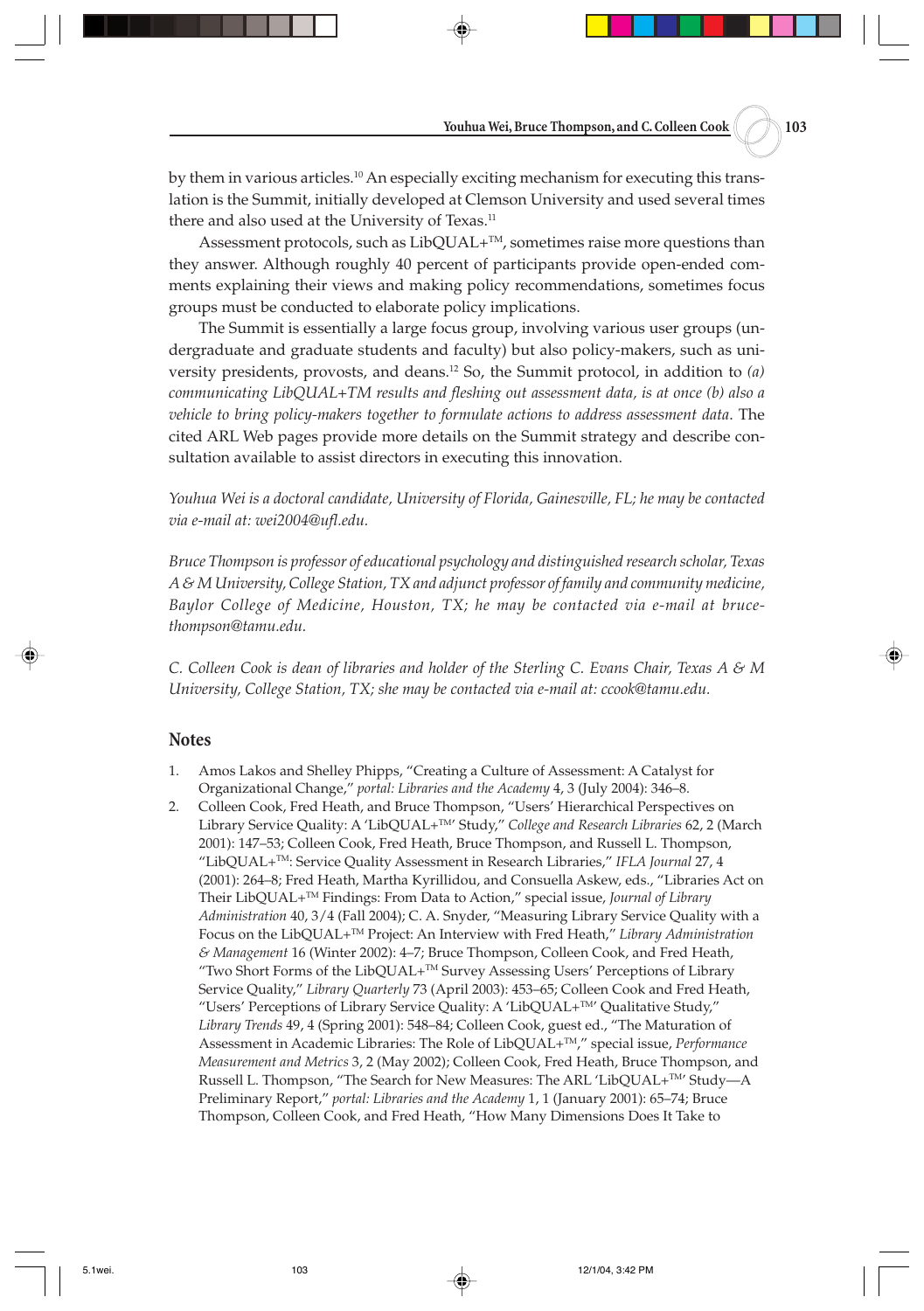Measure Users' Perceptions of Libraries? A 'LibQUAL+TM' Study," *portal: Libraries and the Academy* 1, 2 (April 2001): 129-38; Colleen Cook, Fred Heath, and Bruce Thompson, "'Zones of Tolerance' in Perceptions of Library Service Quality: A LibQUAL+ $^{TM}$  Study," *portal: Libraries and the Academy* 3, 1 (January 2003): 113–23; Fred Heath, Colleen Cook, Martha Kyrillidou, and Bruce Thompson, "ARL Index and Other Validity Correlates of LibQUAL+TM Scores," *portal: Libraries and the Academy* 2, 1 (January 2002): 27–42; and Colleen Cook, Fred Heath, and Bruce Thompson, "Score Norms for Improving Library Service Quality: A LibQUAL+<sup>TM</sup> Study," *portal: Libraries and the Academy* 2, 1 (January 2002): 13–26.

- 3. Bruce Thompson, ed., *Score Reliability: Contemporary Thinking on Reliability Issues* (Newbury Park, CA: Sage, 2003); Bruce Thompson, *Exploratory and Confirmatory Factor Analysis: Understanding Concepts and Applications* (Washington, D.C.: American Psychological Association, 2004).
- 4. Colleen Cook, Fred Heath, Russell L. Thompson, and Bruce Thompson, "Score Reliability in Web- or Internet-based Surveys: Unnumbered Graphic Rating Scales Versus Likert-Type Scales," *Educational and Psychological Measurement* 61, 4 (August 2001): 697–706; Colleen Cook and Bruce Thompson, "Psychometric Properties of Scores from the Web-based LibQUAL+TM Study of Perceptions of Library Service Quality," *Library Trends* 49, 4 (Spring 2001): 585-604; and Bruce Thompson, Colleen Cook, and Russell L. Thompson, "Reliability and Structure of LibQUAL+<sup>™</sup> Scores: Measuring Perceived Library Service Quality," *portal: Libraries and the Academy* 2, 1 (January 2002): 3–12.
- 5. Bruce Thompson and Colleen Cook, "Stability of the Reliability of LibQUAL+TM Scores: A 'Reliability Generalization' Meta-analysis Study," *Educational and Psychological Measurement* 62, 4 (August 2002): 735-43; Randall C. Arnau, Russell L. Thompson, and Colleen Cook, "Do Different Response Formats Change the Latent Structure of Responses? An Empirical Investigation Using Taxonometric Analysis," *Educational and Psychological Measurement* 61, 1 (February 2001): 23–44.
- 6. Catherine E. Cantrell, C.E., "Item Response Theory: Understanding the One-Parameter Rasch Model," in *Advances in Social Science Methodology*, ed. Bruce Thompson (Stamford, CT: JAI Press, 1999), 5: 171–92; David Henard, "Item Response Theory," in *Reading and Understanding More Multivariate Statistics,* eds*.* Larry Grimm and Paul Yarnold (Washington, D.C.: American Psychological Association, 2000), 67–98; and Robert L. McKinley and Craig Mills, "Item Response Theory: Advances in Achievement and Attitude Measurement," in *Advances in Social Science Methodology,* ed. Bruce Thompson (Greenwich, CT: JAI Press), 1: 71-135.
- 7. Eiji Muraki and R. Darrell Bock, *PARSCALE 4: IRT Item Analysis and Test Scoring for Rating-Scale Data* (Lincolnwood, IL: Scientific Software International, 2003).
- 8. Lakos and Phipps.
- 9. Consuella Askew-Waller, "Service Quality Evaluation Academy is a Success." *ARL Bimonthly Report*, 223 (August 2002): 11, http://www.arl.org/newsltr/223/academy.html (accessed October 6, 2004).
- 10. Fred Heath, Martha Kyrillidou, and Consuella Askew, eds.,"Libraries Act on Their LibQUAL+TM Findings"; Colleen Cook, guest ed.,"The Maturation of Assessment."
- 11. Association of Research Libraries, "LibQUAL+ $^{TM}$  and Decision Making: The Library Summit" (Washington, D.C.: Association of Research Libraries, 2004), http:// www.libqual.org/documents/admin/LibQUAL\_Summit.pdf (accessed October 6, 2004).
- 12. Ibid.